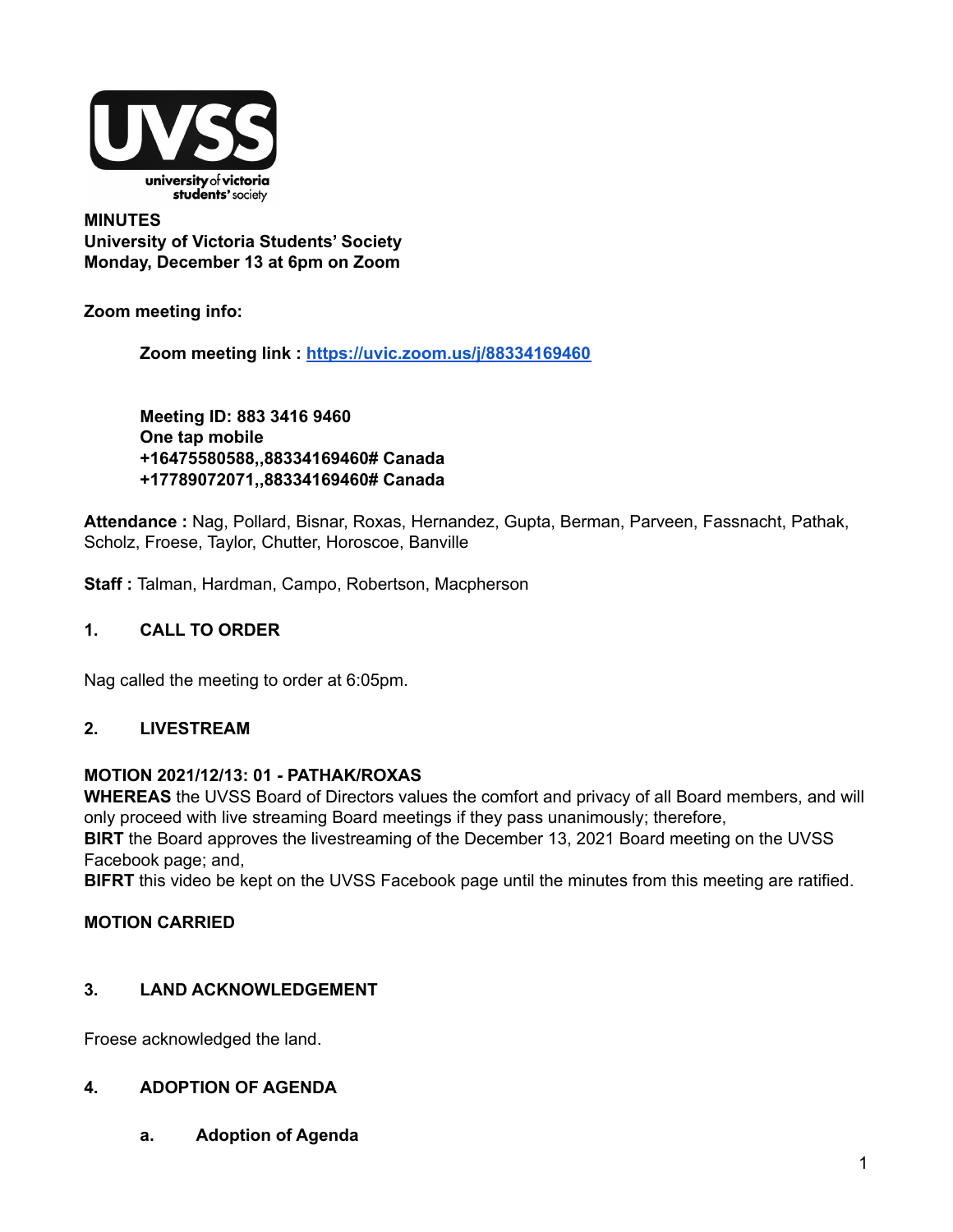i. **2021/12/13**

# **MOTION TO ADOPT - BISNAR/TAYLOR**

**MOTION TO AMEND - POLLARD/**

To change Pollard's directors report to 29 hours and add Nag's directors report. **MOTION CARRIED**

# **b. Adoption of Minutes**

i. **2021/12/06**

# **MOTION TO ADOPT - BISNAR/SCHOLZ**

## **MOTION TO AMEND - BISNAR/GUPTA**

To change MOTION 2021/12/06: 06 - NAG/BISNAR wording regarding the project from "build vestibules" to "replace aging mechanical units" **MOTION CARRIED**

# **MOTION TO AMEND - SCHOLZ/ROXAS**

To add Scholz's directors report. **MOTION CARRIED**

## **MOTION CARRIED**

## **5. PRESENTATIONS & ANNOUNCEMENTS**

- **a. PRESENTATIONS**
- **b. ANNOUNCEMENTS**
- **6. REPORTS**
- **a. EXCLUDED MANAGERS**

## **b. PORTFOLIOS**

- 1. Campaigns and Community Relations
- 2. Finance and Operations
- 3. Outreach and University Relations
- 4. Student Affairs
- 5. Events
- 6. International Student Relations

## **COMMITTEES AND COUNCILS**

- 1. Electoral
- 2. Executive Committee
- 3. Food Bank & Free Store
- 4. Peer Support Centre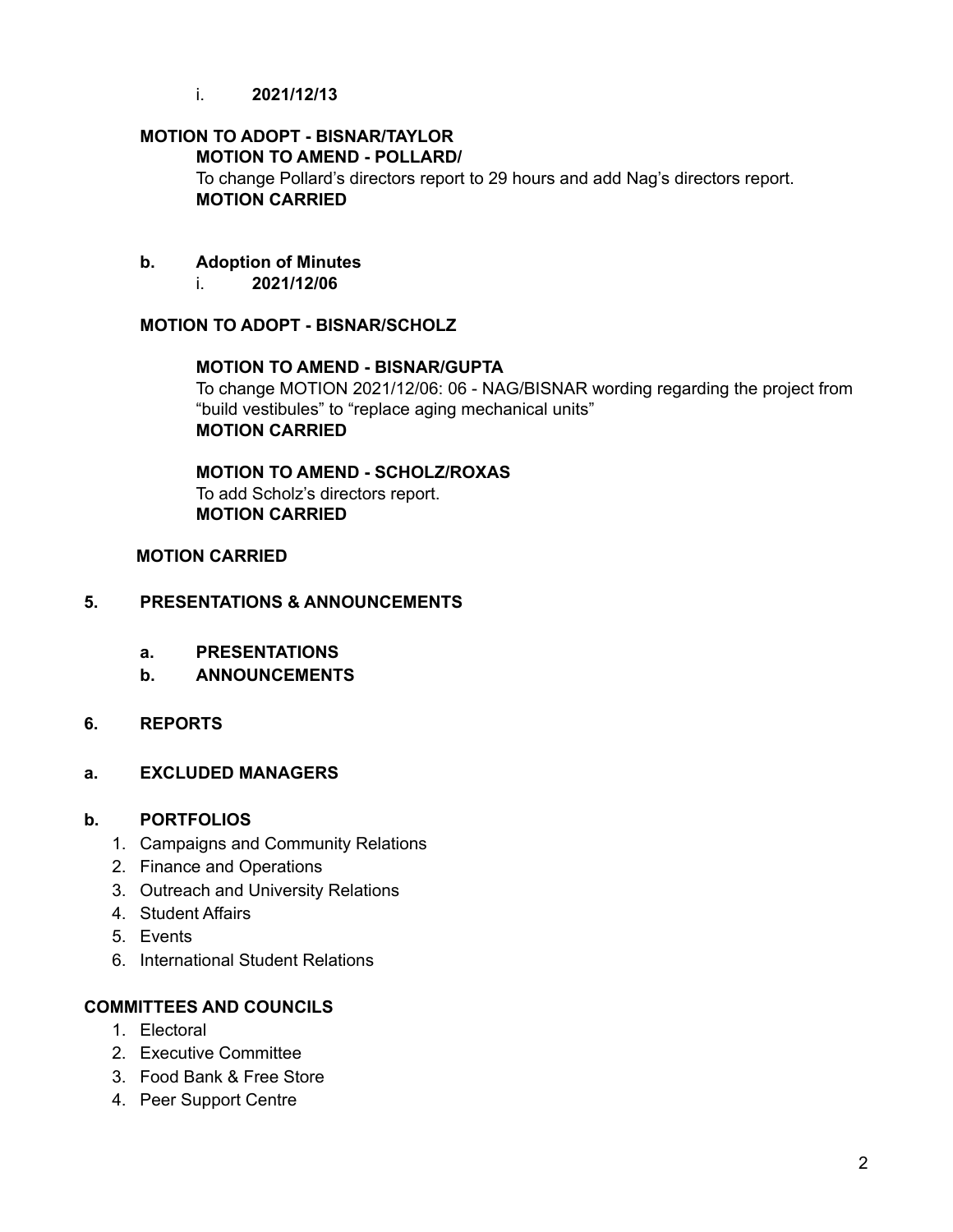### **CONSTITUENCY ORGANIZATIONS & NSU**

- 1. GEM
- 2. NSU
- 3. Pride
- 4. SOCC
- 5. SSD
- **7. QUESTION PERIOD (15 mins)**
- **8. EMAIL MOTIONS**
- **9. MAIN MOTIONS**
- **a. PRIORITY BUSINESS**

## **MOTION 2021/12/06: 02 - BISNAR/BERMAN**

**WHEREAS** the University of Victoria often strikes appointment committees to hire senior members of staff and often require an undergraduate student to sit on the committee; and,

**WHEREAS** a memo was sent to the Director of Outreach re appointing an undergraduate student to sit on the Appointment Committee for the Associate Vice-President Research; and,

**BIRT** the Board opens nominations for the undergraduate representative on the Appointment Committee for the Associate Vice-President Research; and,

**BIFRT** the Board elects an undergraduate representative on this appointment committee.

Nomination: Michael John Lo (statement in Appendix A) Nominee acclaimed - Michael John Lo elected

## **MOTION CARRIED**

#### **MOTION 2021/12/13: 03 - HERNANDEZ/BISNAR**

BIRT the following club is ratified without funding:

● UVic Concrete Toboggan

# **MOTION CARRIED**

## **MOTION TO MOVE IN CAMERA - ROXAS/BERMAN** The meeting moved in camera at 7:05pm. **MOTION CARRIED**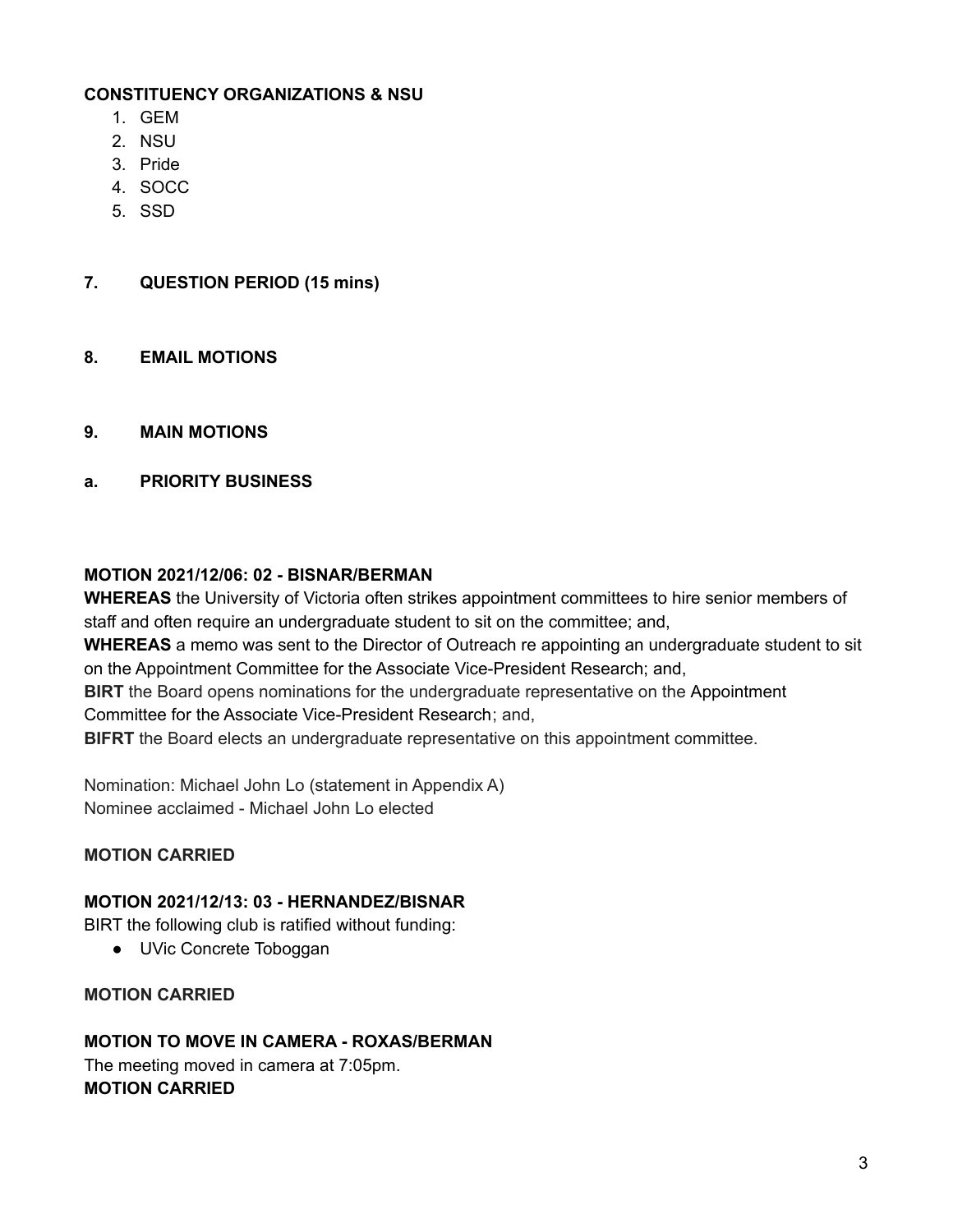#### **10. IN-CAMERA**

- **a. Legal**
- **b. Personnel Committee Report**

#### **11. MEETING TIMES**

**The next meeting scheduled by the Board of Directors is: Monday, January 10th, 2022 (on Zoom)**.

### **12. ADJOURNMENT**

## **13. BOARD DIRECTORS' REPORTS**

### **Robin Pollard (29 hours)**

General:

- Emails and admin
- Committeeand Portfolio Meetings
- Leads and Exec meetings
- HoLiDaY ChEeR
- Meeting with Charlene
- Meeting with Amanda
- Cheque Signing
- Office Hours
- NLC Equity Audit
- Co-op report:@021 Fall Co-Op Presentation

LGC:

- Dec 6th walkout letter https://uvss.ca/gbv-letter/
- Statement Dec 6th 2021 Statement
- SVAW Meeting

Make Transit Work:

● Emails with students, reporting back with VRTC (concerns about the removal of posted bus schedules)

ReThink Mental Health

- Communications with PSC about next semester plannings
- Looking into First Aid courses for next semester

Divest:

● Emails + planning

Rent With Rights

● Protecting the Rights of Student Renters Updates -- and working group communications Protecting the Rights of Student Renters Introduction: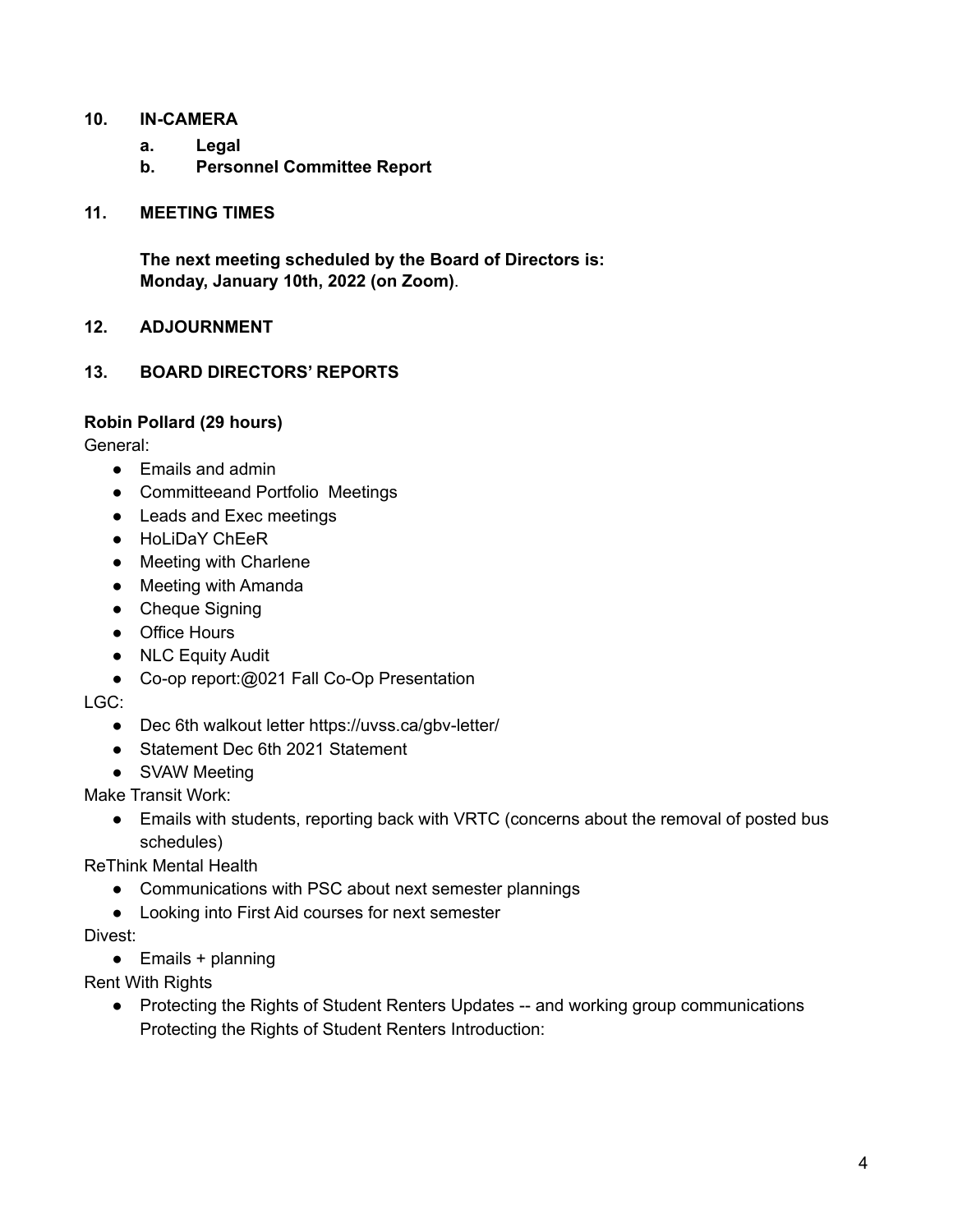# **Mariel Hernández (32 Hours)**

*Meetings, Committees, and Administrative Work*

- Attended UVSS Committees: Executive, Leads, one-on-one meetings with Advocacy, Affiliated groups, and staff members, Food Bank Committee, NLC Audit Dec. 7
- Uvic Meeting Dec 6
- Hosted office hours virtually and online
- Accounting: cheque requisition, fix errors, sign cheques
- Holiday thank you's and distribution of packages. Dec 9

*Clubs and Course Unions*

- CCU Days planning,
- Communication with Clubs, Course Unions and PDUs
- Support for insurance, club planning

## **Q Roxas (19.5 hours)**

ADMIN

- Catching up on many emails after staggered time off for finals (email inquiries, organizing meeting times, sorting inbox, forwarding imporant information, etc.)
- Coordinating and organizing time for meetings from email/outlook/cal invites

### MEETINGS

- Board Meeting
- Meeting with outreach team for pancake breakfast volunteers
- Executive
- Leads
- Nicole Lee Equity Assessment Presentation
- Ongoing Meetings with Dir. Outreach
- OSL hiring committee shortlisting and planning interview dates
- Check Ins with Directors

OSL Hiring Committee

- reviewing hiring process docs
- meetings
- longlisting and shortlisting applicants after reviewing
- admin work (writing personal bios; ...)
- coordinating schedules for interviews

Holiday Stuffs

- organizing board sock exchange
- organizing meetings for people to pick up their bags, decorate, etc.
- signing cards for staff

Book Club

● writing January caption for Pachinko!

Study Sessions

● Admin (reviewing email updates from when I was gone, confirming details, etc.)

## **Dipayan Nag (26 hours)**

● Internal Meeting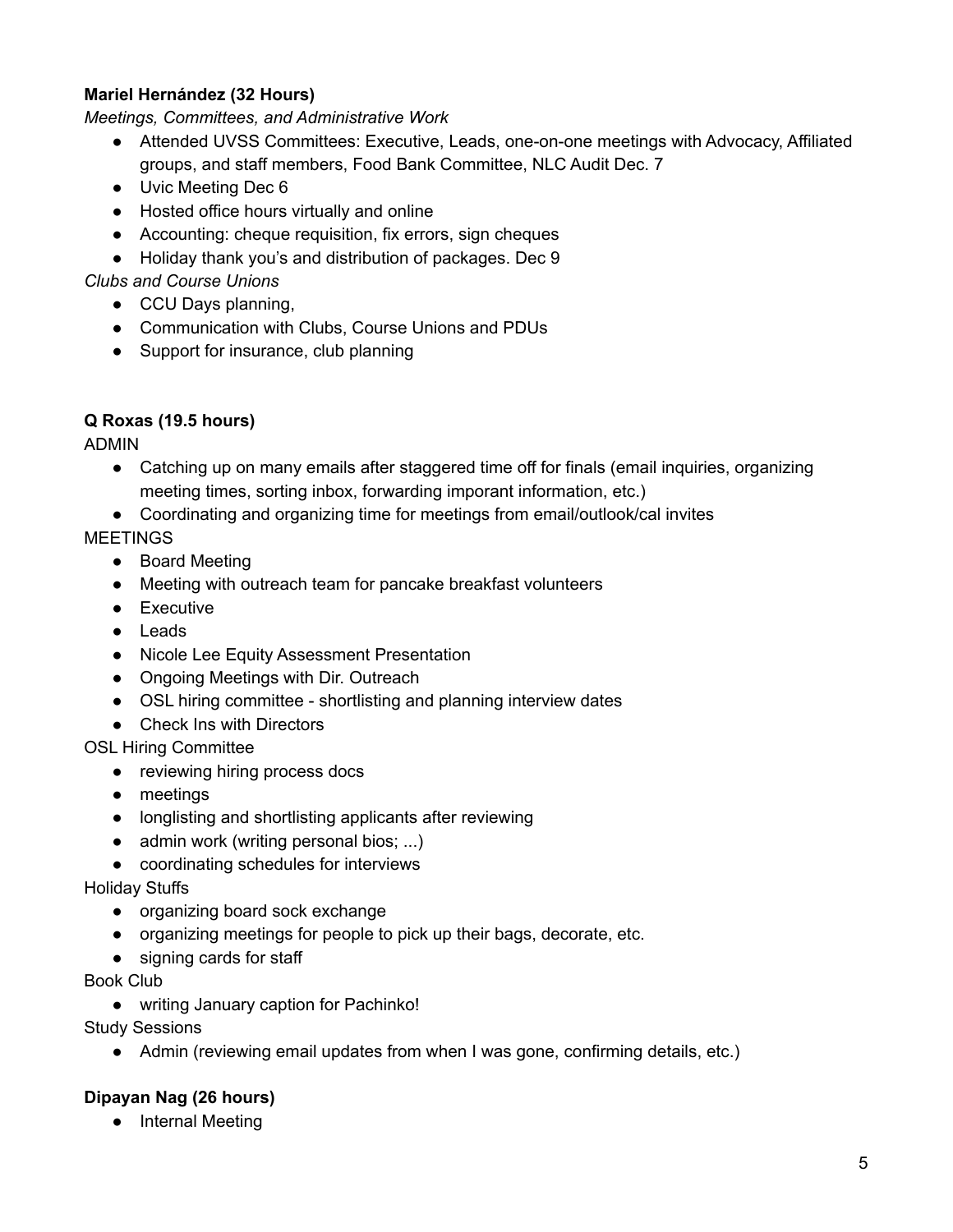- Leads Meeting
- Board and Committee Meetings
	- Board Meeting
	- Executive Committee
- Portfolio Work
	- Business profitability
	- New policy
	- Business Plans
- External Meeting
	- NLC Audit
- Other Administrative and Miscellaneous tasks
	- Replying to emails.
	- Cheque Approving
	- Agendas and Minutes for Meetings
	- Hot Lunch Program

### **Joshua Fassnacht (5 hours)**

- Bonnie Henry Town Hall (1 hours)
- UVic Course Delivery Town Hall (1 hours)
- International events planning (1 hour)
- Emails & Admin (2 hours)

### **Rowan Froese (1 hour)**

● Land Acknowledgement Prep - 1 hr

#### **Deborah Berman (0.75 hours)**

● SCARTA (0.75 hours)

#### **Kit Banville (3.5 hours)**

- Dec 6 board meeting 2 hours
- Dec 7 Nicole Lee consulting DEI meeting 1 hour
- Dec 8 correspondence 30 min

## **Kritika Gupta (2 hours)**

- Uvic Year one Video recording and editing(1hr)
- Rethink mental health workshop research (1 hr)

#### **Siddharth Pathak (3 hours)**

- Board Meeting (2.5hrs)
- $\bullet$  Emails (0.5 hr)

#### **Kishal Scholz (1 hour)**

- Correspondence (0.5 hours)
- Research for Hot Lunch (0.5 hours)